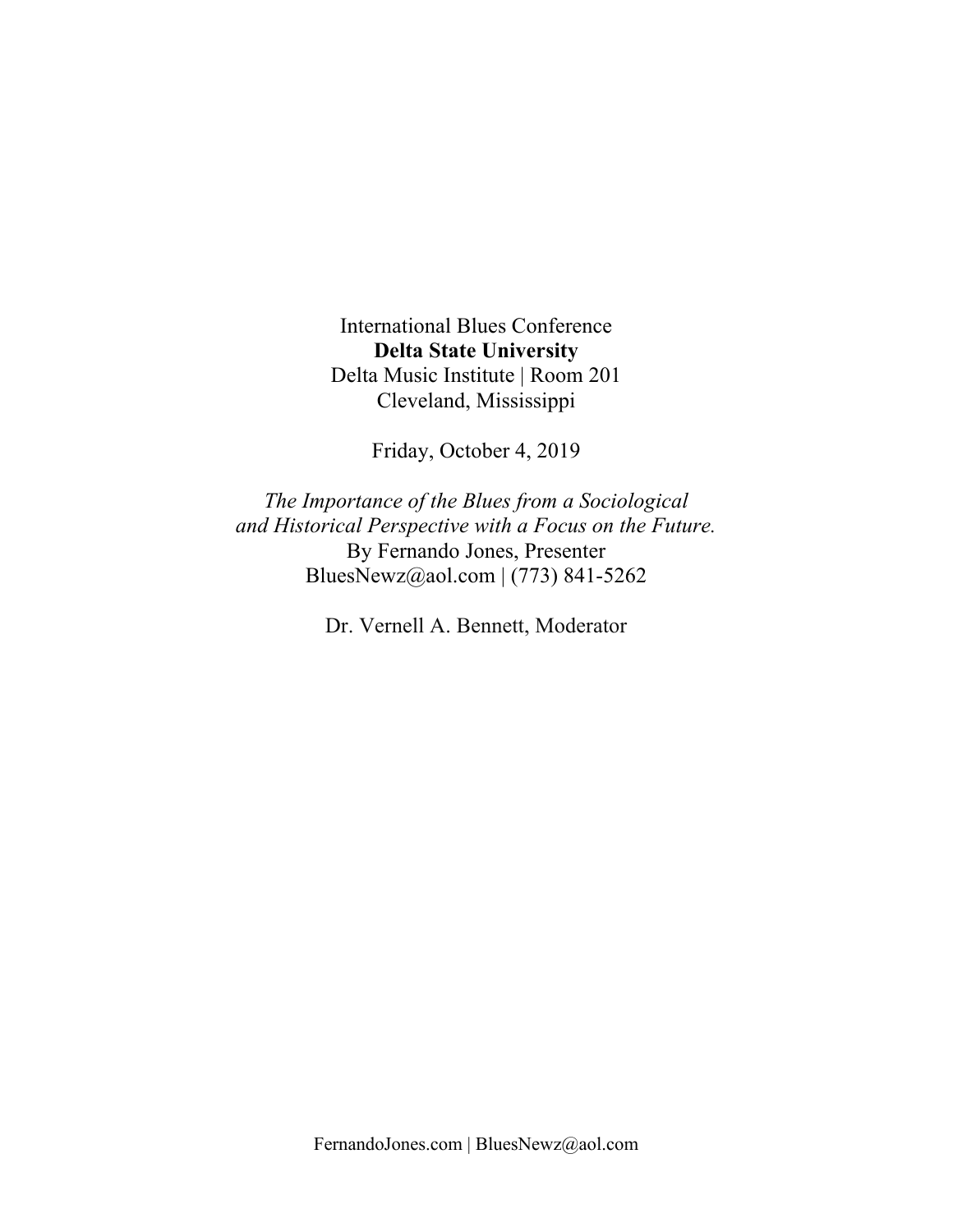### SESSION OUTLINE

- I. Ice Breaker (2 minutes) *Coke, Folk, Yolk . . .*
- II. Call-and-Response Slogan (2 minutes) *I Am Somebody . . .*
- III. Song (3 minutes) *The Blues Spares None* by Fernando Jones
- IV. Blues is . . . (1 minute) *Handout*
- V. Paper Presentation (5 minutes)
- VI. Blues is . . . Handout showing (3 minutes)
- VI. Q&A (3 to 5 minutes)
- VII. Autographs

#### **Sources:**

- I Was There When The Blues Was Red Hot by Fernando Jones.
- Theory of Multiple Intelligences Dr. Howard Gardner.
- Theory of Social Emotional Learning.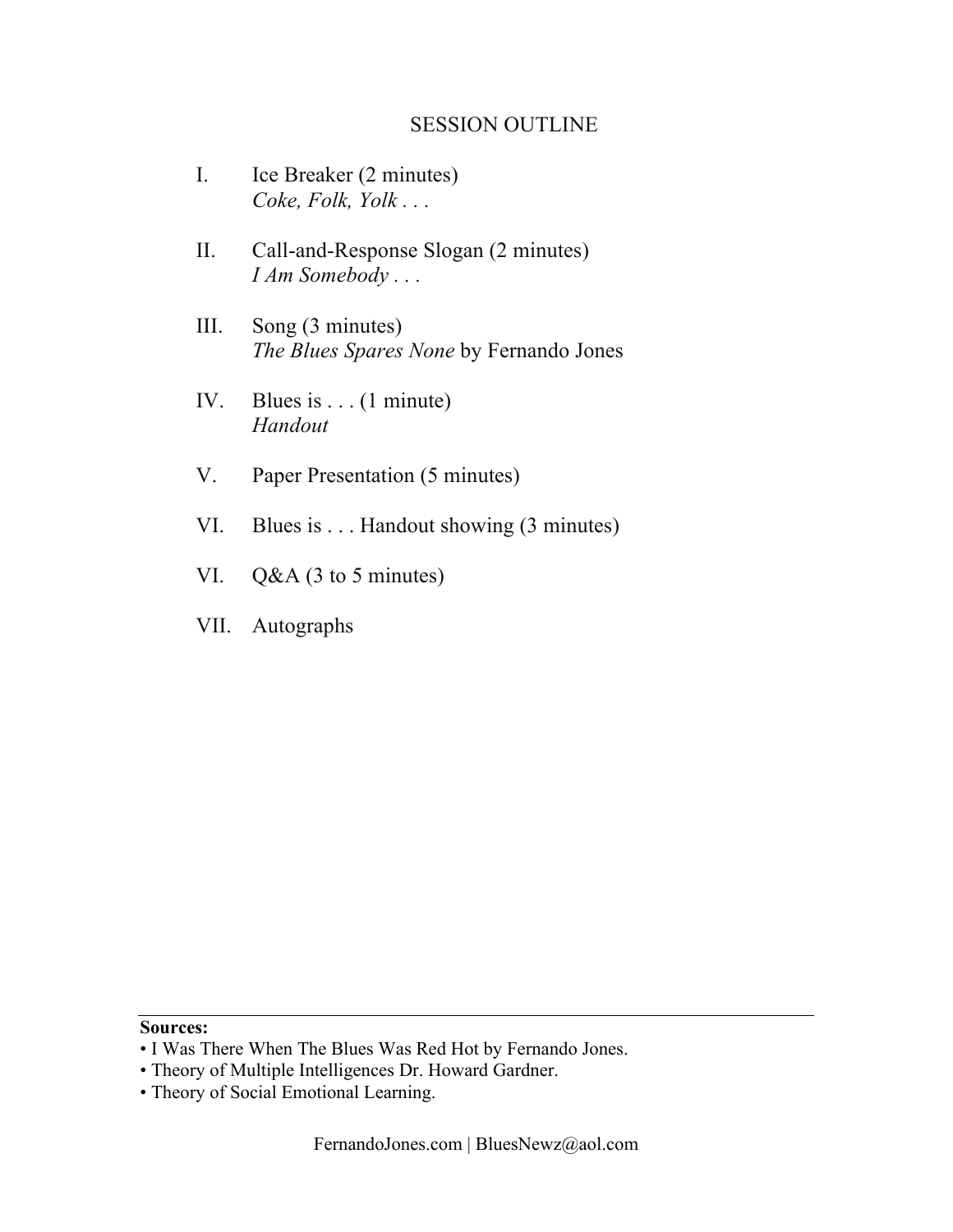#### START

Good afternoon, all. I bring greetings from my Mississippi and Chicago family members and the Blues Ensemble students at Columbia College Chicago where I'm on faculty in the Music Department and the Blues Kids in America, Asia and Europe. Ladies and gentlemen, scholars and fans, my name is Fernando Jones.

I am the son of two Mississippians. I started playing the Blues when I was four years old on guitar. My teachers were my brothers. My classroom was the family living room of our apartment at 55 E. 60th St on the Southside of Chicago. The field trips that they took me on were to nightclubs such as Theresa's Lounge, Queen Bee's and the Checkerboard Lounge. From those childhood experiences I carry two things: My love of the Blues and my commitment to performing it live.

**The Blues Spares None** by Fernando Jones Bluefunkjazroll Music, BMI

I tumble like a tumbleweed, And I roll like a rolling stone. You'll never see me crumble And you'll never know the Blues I've known.

Well, my mother's from Mississippi And my father's from there, too. Even though I'm from the City I'm From Mississippi, too.

I tumble like a tumbleweed, And I roll like a rolling stone. You'll never see me crumble And you'll never know the Blues I've known.

The young folks and millionaires Live their lives under the gun. You see, the Blues takes no prisoners And the Blues spares none.

I tumble like a tumbleweed, And I roll like a rolling stone. You'll never see me crumble And you'll never know the Blues I've known.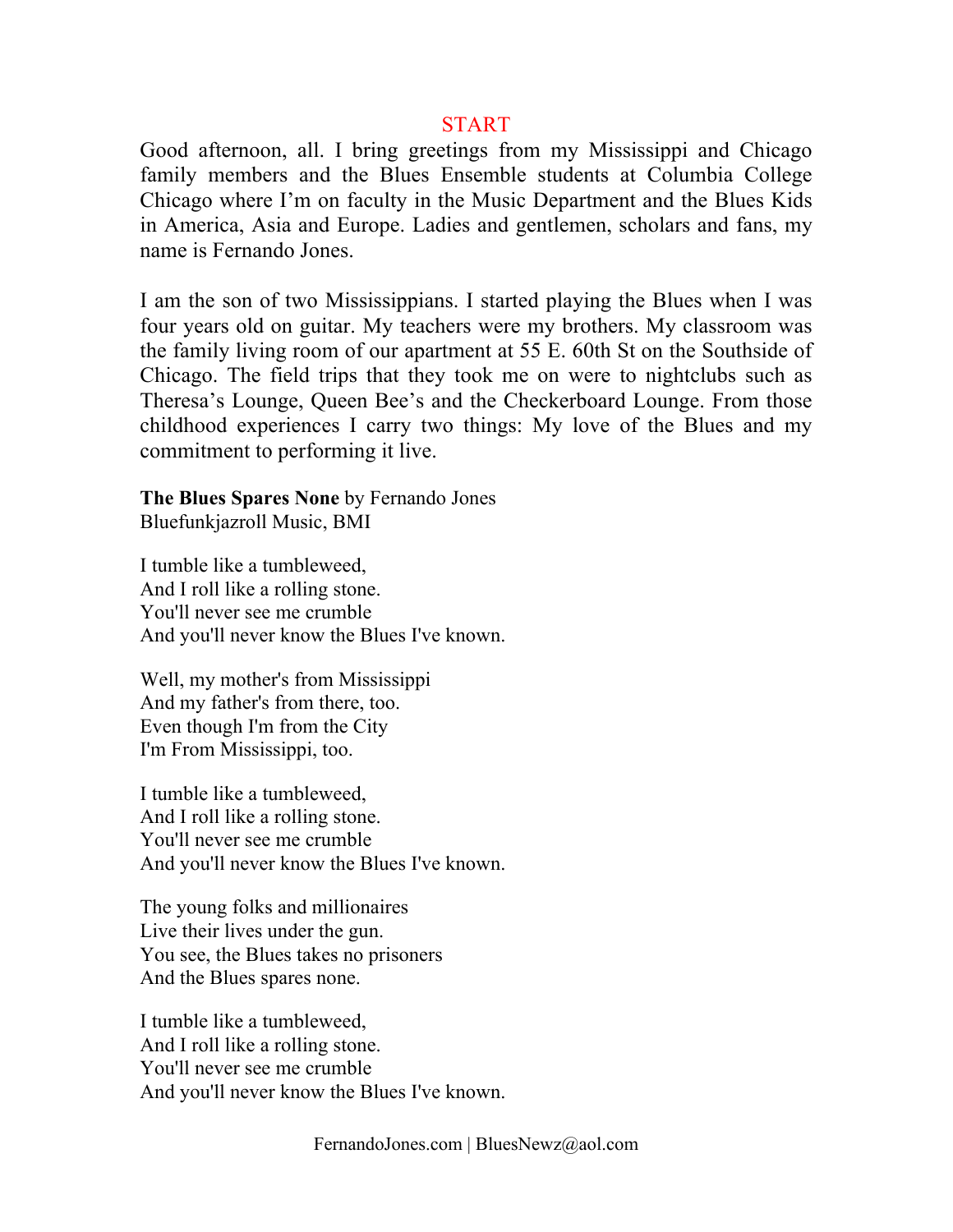## Question:

If the Blues is the root of American music, then what are the *roots of the Blues?*

One, clearly is **the music** . . . created right here in the State of Mississippi by free and enslaved Black folks of African decent.

Two, **the cultural component** of making something from nothing, and liking it.

Three, the root of **spirituality / ancestral remembrance and a connection to the past.**

Lastly, **the root of youth** . . . the Blues Kid.

*Well,* since the "Blues Kid" is one of the roots *or pillars* of this music and culture's "roots" where do they go to: Be with like-minded others? And learn the history and how to play the Blues properly?

Michelangelo said, "In each block of stone there is a stature. It is the task of the sculptor to discover it."

For the little Black boy in Aberdeen, Mississippi, born over '70 years ago, who sat at Howlin' Wolf's feet under the watchful eye of his maternal grandfather – that was **his Blues Camp** . . . **his Blues Ed. 101 course** . . . his **International Blues Conference.** That boy, was my eldest brother, Foree. He was: My mentor . . . my I-IV-V drill sergeant . . . my Blues Camp.

Make no mistake, clearly, for the Blues as a music form to exist there must be a reverence for and a connection to its ancestral past. However, the future's new ideas, new language, new concepts, and technology must be embraced, while answering society's charge of proper social and cultural documentation in lyric and song.

As a *Keeping the Blues Alive Award* recipient, there is no dire need to *keep the Blues alive* because the Blues is alive . . . as affirmed by your presence here today. But like all living things we have to keep it healthy and one way to ensure its well being is through interdisciplinary programming at the grassroots level in elementary schools.